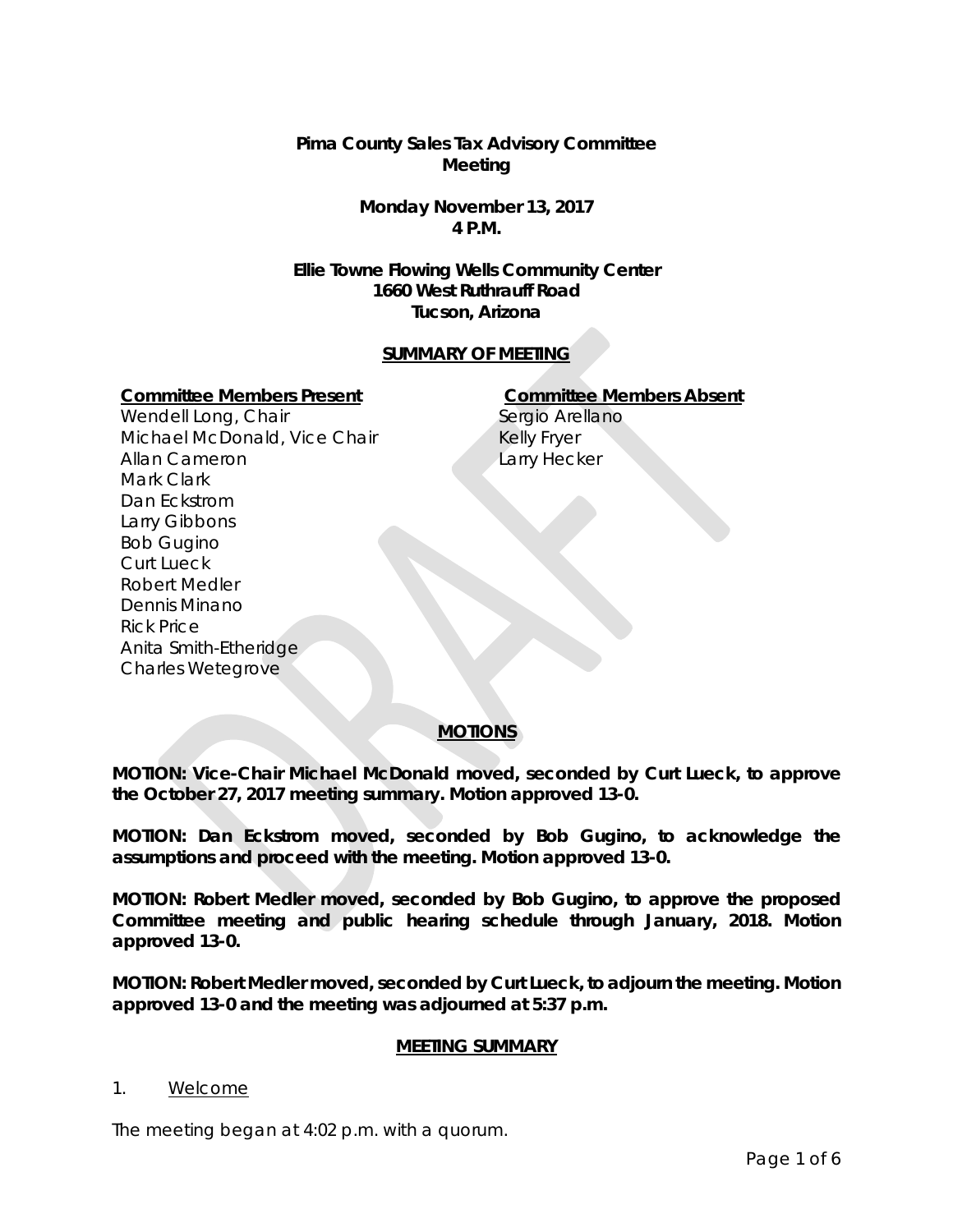# 2. Pledge of Allegiance

3. Call to the Audience

No one spoke at this time.

## 4. Approval of October 27, 2017 meeting summary

## **MOTION: Vice-Chair Michael McDonald moved, seconded by Curt Lueck, to approve the October 27, 2017 meeting summary. Motion approved 13-0.**

#### 5. Forming and Confirming Assumptions

Chairman Wendell Long provided the Committee with a list of statements and asked committee members what they thought of them. Dennis Minano responded by stating that he thought the committee was beginning to consider such issues, which may eventually evolve into consensus points but that there probably wasn't absolute agreement with the statements at this point. For example, none of the Committee members verbally disagreed with the statement that the majority of roads in Pima County were in poor shape. But there was a difference in opinion as to whether the poor road conditions were a priority or the number one priority. Chairman Long asked that members continue to share thoughts about these issues.

## **MOTION: Dan Eckstrom moved, seconded by Bob Gugino, to acknowledge the assumptions and proceed with the meeting. Motion approved 13-0.**

## 6. Future meeting and public hearing schedule and agenda items

The Committee was provided with a proposed meeting and public hearing schedule through January 2018.

**MOTION: Robert Medler moved, seconded by Bob Gugino, to approve the proposed Committee meeting and public hearing schedule through January, 2018. Motion approved 13-0.** 

## 7. Transportation Advisory Committee

Curt Lueck, representative for the Transportation Advisory Committee (TAC), explained why TAC sent the October 30 letter to the Board of Supervisors, including frustration with the inadequacy of the funding available (\$20 million a year from the new road property tax) in comparison to the need (over \$1 billion to improve the region's roads to at least a fair condition.) In addition Mr. Lueck stated that TAC is currently in the process of working with the Pima County Department of Transportation (DOT) and the cities and towns, to identify roads that will be recommended to the Board of Supervisors to be treated with the new road property tax revenues. Comments from the public to TAC include requests to fix the roads in general, and in particular, to fix roads in their subdivisions.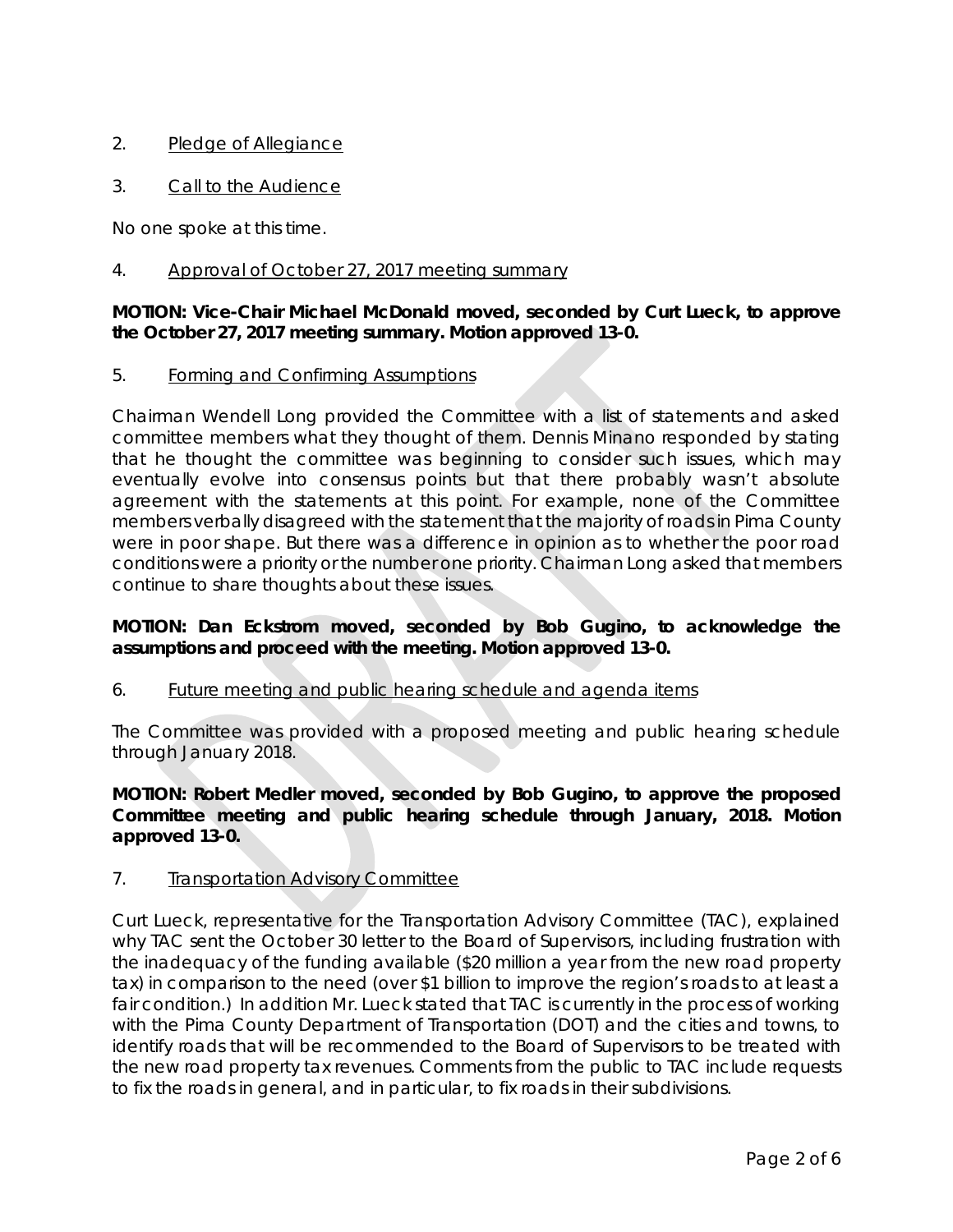Dennis Minano thanked TAC members for their hard work and added that the letter showed TAC had arrived at the conclusion that fixing the roads is an urgent matter, which is something that this Committee should consider as it moves towards making recommendations to the Board of Supervisors. Chairman Long asked specifically if it was the amount of funding currently available that TAC was particularly concerned with. Mr. Lueck responded, yes.

## 8. October 18, 2017 Memorandum re: Alternative scenarios for half-cent sales tax for road repair and property tax reduction over 16 years

County Administrator Chuck Huckelberry presented a series of graphs summarizing the October 18 memo to the Committee and one particular scenario that showed how a half-cent sales tax could be used to address both road repair needs and reduce property taxes. Mr. Huckleberry also addressed an October 30 memo to the Board of Supervisors forwarding the road repair/property tax reduction scenarios, which included a proposal to pursue legislation to amend the state statute authorizing county general sales taxes, to allow for adoption of a county general sales tax by a majority vote of the Board. Currently the statute requires a unanimous vote of the Board, which means that all Board members must be present and must vote in the affirmative. Mr. Huckelberry stated that other organizations in Arizona may support such legislation, especially if it limited eligible uses for the sales tax revenue and limited the timeframe for collection. The Arizona Tax Payers Association (ATRA), which is a very influential lobbying organization at the state level, has expressed concern over Pima County's property tax rate and the resulting State subsidy. The total tax rate exceeds the 1% constitutional limit within the TUSD tax area resulting in other taxpayers across the State subsidizing TUSD homeowners to reduce those homeowners tax bills so that they do not exceed 1% of their taxable value. ATRA's September newsletter included an article on this issues and pointed out that the County's new road property tax was not being paid by those homeowners in TUSD, but instead was being paid by taxpayers throughout the State.

The charts showed that all scenarios assumed over 16 years \$812 million would be allocated to road repair and \$760 million would be allocated to reducing property taxes. Scenario 1 in particular would result in an estimated property tax savings of \$12,000 over 16 years for a commercial property valued at \$500,000; \$500 over 16 years for a residential property inside TUSD; and \$2,000 over 16 years for a residential property outside of TUSD. This in comparison to an estimated cost of \$91 a year for the average household in additional sales tax payments.

Mr. Huckelberry stated that he is in favor of the Board acting unanimously to approve a temporary sales tax all for road repair. However, if a unanimous vote is not possible, he feels there may be support at the State legislature to reduce the approval threshold to a simple majority vote if the funding was limited to specific types of expenses. The County's legislative agenda will likely be sent to the Board of Supervisors for approval at their second meeting in December, so there is time for TAC and this Committee to weigh in on the issue.

Curt Lueck asked what it would take to undo or repeal a sales tax. Mr. Huckelberry replied that he was unsure as it likely has not occurred before, but possibly could require a unanimous vote to repeal.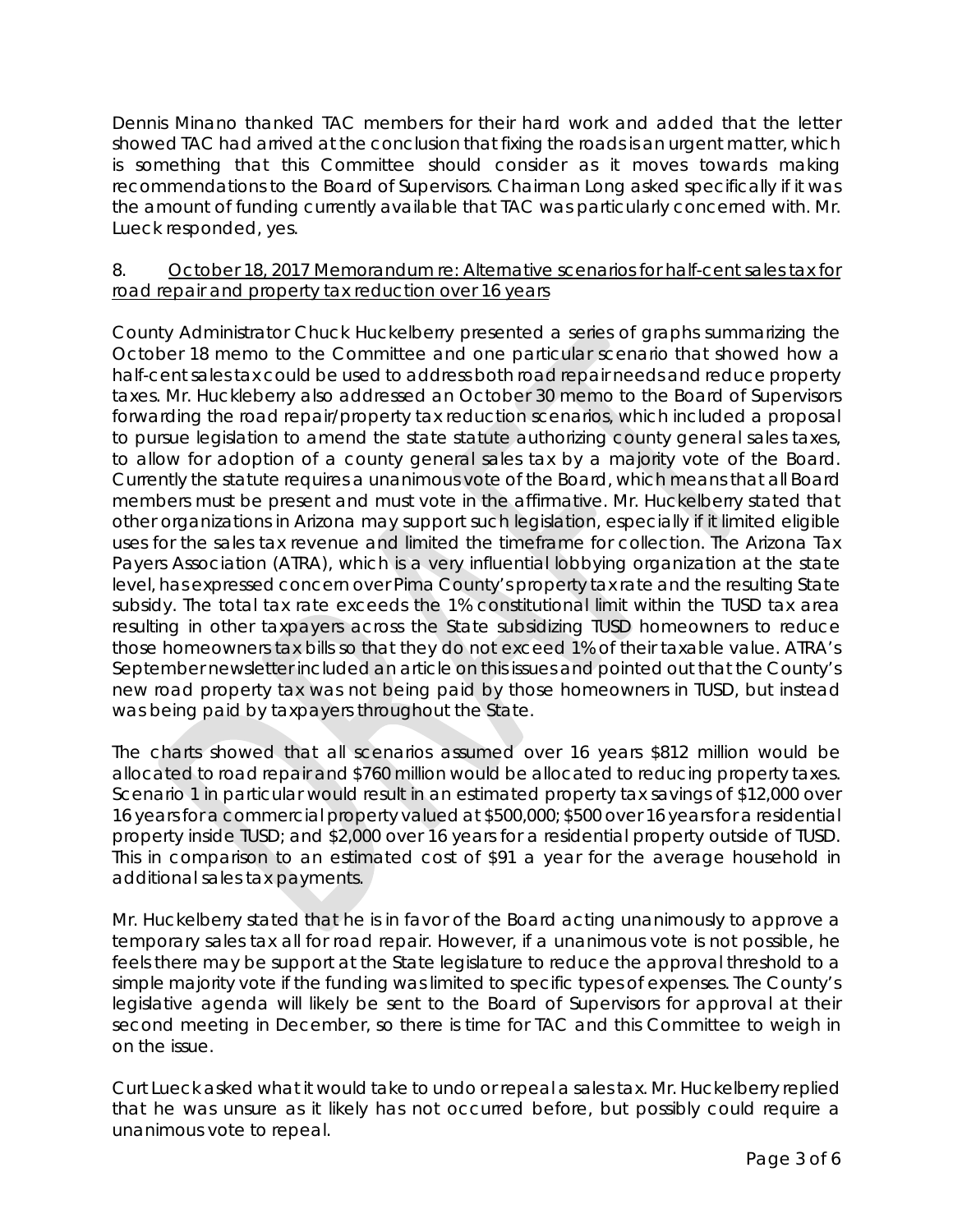Bob Gugino asked where Pima County would fall in relation to other Arizona counties' tax rates if we were able to reduce the tax rate as shown in the graphs. Mr. Huckelberry replied that Pima County would likely fall below the top 1/3 of counties.

Vice-Chair McDonald asked if the County's repaid repayment of debt provides any opportunities. Mr. Huckelberry replied, yes, and that he has asked budget staff to provide planning options with regard to the tax rate capacity that will become available as the debt is repaid.

Dennis Minano stated that the take away message for him was that under this scenario we can immediately begin to address the roads, while at the same time strategically addressing the high property tax issue. In addition, he stated that lowering property taxes is a significant issue in attracting new employers to the region.

Robert Medler pointed out that property tax reduction does begin immediately under this scenario, because the 25 cent road property tax would be repealed in year 1.

Mark Clark stated his support for eliminating the 25 cent road property tax, but is concerned about using the sales tax to reduce property taxes even further because sales taxes are more regressive than property taxes. Mr. Clark explained that many of those who would have to pay additional sales taxes are renters and he is skeptical that landlords would react to reduced property taxes by reducing rent payments. Bob Gugino clarified that a county general sales tax would not apply to unprepared food, prescription medicine and rent. Mr. Huckelberry stated that sales taxes were much more regressive when they applied to food, medicine and rent. Chairman Long asked Mr. Clark if his comments meant that he was more supportive of a short term sales tax for roads with a clear expiration date, to which Mr. Clark responded, yes. Vice-Chair McDonald reminded the Committee that Committee members made suggestions at the last meeting with regard to how sales tax revenues could possibly be used to benefit low income residents (i.e. Larry Hecker's suggestion of funding transit and Kelly Fryers suggestion of procuring road repair contracts such that preferences are provided to women and minority-owned – no longer permitted by state law, but preferences for local small businesses is permitted). The Chair and Vice-Chair asked that this item be included on next meeting's agenda.

Chairman Long asked what the on-going annual road maintenance costs would be after the roads are brought up to a fair condition. Mr. Huckelberry replied \$20 million a year. The County is currently paying \$18 million a year in debt service payments for road capacity expansion projects approved by voters in 1997. These will be largely repaid in 10-15 years, freeing up this revenue to then be spent on regular road maintenance.

## 9. Pima County Supervisor Steve Christy's "Just Fix the Roads Program"

The Committee invited Regional Transportation Authority (RTA) representatives and cities and towns to attend this meeting and comment on Supervisor Christy's proposal. Jaime Brown and Paul Casertano attended to represent the RTA. Mr. Brown provided a presentation that showed the variety of funding mechanisms used by the RTA and PAG to fund transportation related improvements and services, as well as a white paper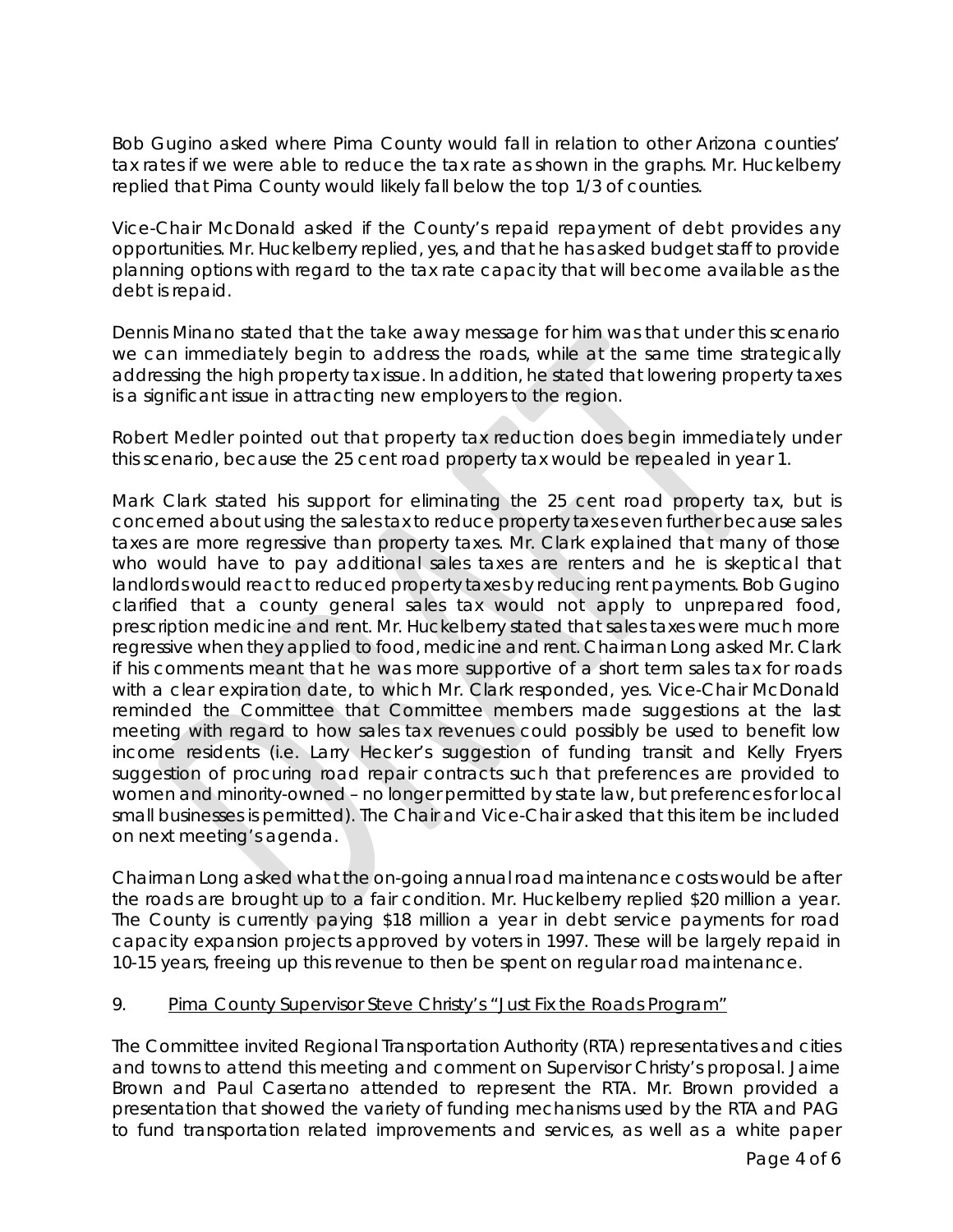written in 2016 about additional funding mechanisms for road repair, including a halfcent county sales tax.

Dennis Minano and Chairman Long asked several questions regarding the role of RTA in implementing program versus the roles of the County and cities and towns. Mr. Brown, Mr. Casertano, Mr. Huckelberry and Mr. Lueck provided the following responses:

Mr. Brown - The current RTA plan does not include road maintenance. Attorneys representing RTA and the County will provide a legal opinion shortly regarding whether RTA has the authority to implement a road repair program funded by the County. RTA's role is not to actually build roads. RTA currently distributes funding to others with expertise (cities, towns, county) who then contact for the road work. The role of the RTA in the region is to cooperate with the cities, towns and the County. The RTA is trusted in the region and recently had a positive audit from the State.

Mr. Casertano - The approach that Pima County DOT staff has taken in working with the cities and towns regarding the current road repair program is similar to the approach RTA would likely take.

Mr. Huckelberry - RTA's roll is in collection and distribution of funding. If the County was to approve a sales tax, it would be subject to a detailed implementation ordinance that would clearly state eligible expenses and allocation processes – regardless of whether the program is administered by the County or the RTA. It was purely a political decision to propose the RTA as the administrator in order to garner a unanimous vote of the Board. The County could administer the program, reducing the administrative costs that would otherwise have to be paid to the RTA. The County also received high marks from the State's Auditor General for the County's bond program. If involving the RTA helps garner a unanimous vote of the Board of Supervisors for a sales tax for road repair, then Mr. Huckelberry is in support of it. But if a unanimous vote can't be achieved and legislation is successful in allowing for approval of a sales tax with a majority vote, then Mr. Huckelberry favors the County administering the program to reduce adding an unnecessary layer of administrative costs.

Mr. Lueck - TAC will continue to advise the Board on transportation related issues and their role in prioritizing roads for road repair would have to be determined. RTA's expertise is in data collection, project prioritization, and inter-jurisdictional coordination.

Carmine DeBonis, Deputy County Administrator for Public Works, described two technically sound approaches that DOT staff worked through with TAC regarding prioritizing which roads to repair first in unincorporated Pima County: Worst first and pavement preservation to prevent roads rated in poor condition from falling into a failed condition. DOT staff recommended the pavement preservation approach and the TAC approved that approach for Year 1, with Year 2 to include a mix of poor and failed roads. At the November 28<sup>th</sup> TAC meeting, the Committee will consider minor changes proposed by members. Average Daily Trips (traffic volumes) were also factored into the prioritization.

Dennis Minano stated that regardless of who administers the program, it is essential that there is a clear line of site from collection of the funding to expending the funding.